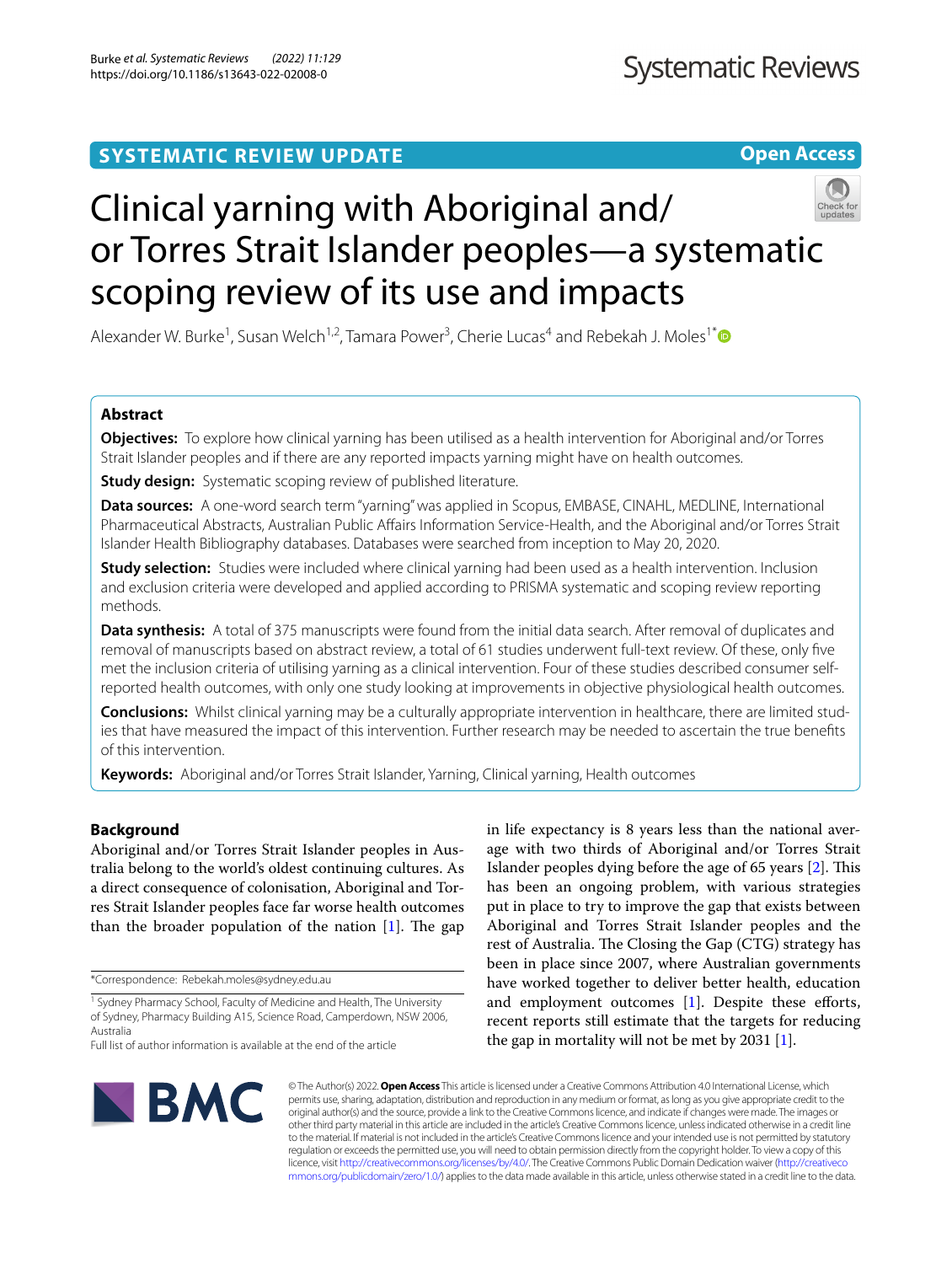Issues impacting the health of Aboriginal and/or Torres Strait Islander peoples include having higher rates of non-communicable diseases, as well as increased disadvantage and lower levels of education [\[1](#page-13-0)]. With respect to health, they are 2 times more likely to have a myocardial infarction compared to the standard population, 1.2 times more likely to have hypertension and 4 times more likely to have type 2 diabetes  $[1, 3]$  $[1, 3]$  $[1, 3]$  $[1, 3]$ . These statistics are important, because any change that can potentially improve health outcomes for Aboriginal and/or Torres Strait Islander peoples should be considered as a serious alternative to the systems currently in place. Providing healthcare to Aboriginal and/or Torres Strait Islander peoples should ensure a holistic approach that is provided in a culturally safe and appropriate manner [[4\]](#page-13-3). One of the techniques that is considered culturally appropriate is clinical yarning [\[4](#page-13-3)].

Before a more in-depth look at what clinical yarning is, a general look at what the term yarning means to Aboriginal and/or Torres Strait Islander Australians is important. Yarning is a conversation that involves the sharing of one's own stories and the creation of new knowledge [[4\]](#page-13-3). It prioritises Aboriginal and/or Torres Strait Islander ways of communicating, in that it is culturally appropriate and respectful [[5\]](#page-13-4). Yarning has a special place in Aboriginal culture, and the practice has been around for millennia. Yarning involves a 2-way dialogue of sharing and receiving information between people that is built on the relationship that the parties involved have with each other, certain cultural protocols that should be followed and respects what each person wishes to get out of the dialogue [\[4](#page-13-3)]. It should be noted that this is however a general defnition, and it is hard to make an accurate description of exactly what yarning is, as it can be applied diferently from person to person and even have diferent application across Aboriginal nations in Australia [[4](#page-13-3)].

Due to the long history of the use of yarning as a culturally safe form of communication between Aboriginal and/or Torres Strait Islander Australians, there recently has been a switch to yarning-based communication for research and therapies for Aboriginal and/or Tor-res Strait Islander populations [\[5\]](#page-13-4). The idea behind this move to approach research and health in the framework of the yarn is to hopefully result in more accurate portrayal of Aboriginal and/or Torres Strait Islander perspectives compared to standard closed-style questioning [[5\]](#page-13-4). Closed-style questioning could also be confrontational to an Aboriginal and/or Torres Strait Islander person and trying to further develop a relationship when this barrier has been formed can be difficult  $[5]$  $[5]$ . In this way, it is apparent that clinical yarning may be aligned with patient-centred care and shared decision making principles, allowing opportunities for a less paternalistic approach to healthcare [[5\]](#page-13-4).

Yarning in a clinical setting has three interrelated areas that are recommended in order to engage a patient in their healthcare journey. The first involves the "social yarn" where one tries to fnd common ground with the patient. This first part of the yarn is the steppingstone for applying the other two areas of the clinical yarn [\[5](#page-13-4)]. The second dimension of the clinical yarn is known as the "diagnostic yarn" where the diagnostician encourages the patient to tell their health story which means the patient might describe in detail the events about their life that may relate to the patient's present medical conditions. This is best performed as an open-ended dialogue where the practitioner will unpack the relevant pieces of information and apply it to their own knowledge which will inform their decision about how to best manage the condition the patient has presented with [\[5\]](#page-13-4). Finally, the "management yarn" is implemented. In this stage, the practitioner will provide straight forward information to the patient but may use metaphors and stories connected to the patient's life to make it easier for the patient to understand the condition they have. Also, by involving the patient in the decision-making process they may become more motivated in their own health and regain their autonomy. Regaining autonomy has been cited as being a key part of the clinical yarn, as many Aboriginal and/or Torres Strait Islander peoples believe their autonomy has been stripped from them since the time of colonisation [\[5\]](#page-13-4).

Other countries with Indigenous populations have similar interventions that Australia could integrate into its healthcare system. The Native American people have a similar concept to yarning groups called "Talking circles" [[6\]](#page-13-5). Talking circles are a traditional way that Native Americans come together to communicate and solve problem. In the circle, people are given a voice to express themselves freely and are empowered to have a voice and feel heard and supported [\[6](#page-13-5)]. A study by Nadeau et al. looked at the implementation of monthly 2-h talking circles with other interventions to get Native elders to talk about tobacco use and their beliefs and perceptions with it  $[7]$  $[7]$ . They found that from these interventions, elder knowledge about commercial tobacco products was increased and the elders who took part believed that the implementation of the talking circles was efective [\[7](#page-13-6)]. Another study conducted by Wilken and Nunn, looked at the efect talking circles may have on medication adherence  $[8]$  $[8]$ . They found that although more studies are needed in the area, talking circles may have an impact in improving medication adherence in Native Americans with uncontrolled type 2 diabetes [[8\]](#page-13-7).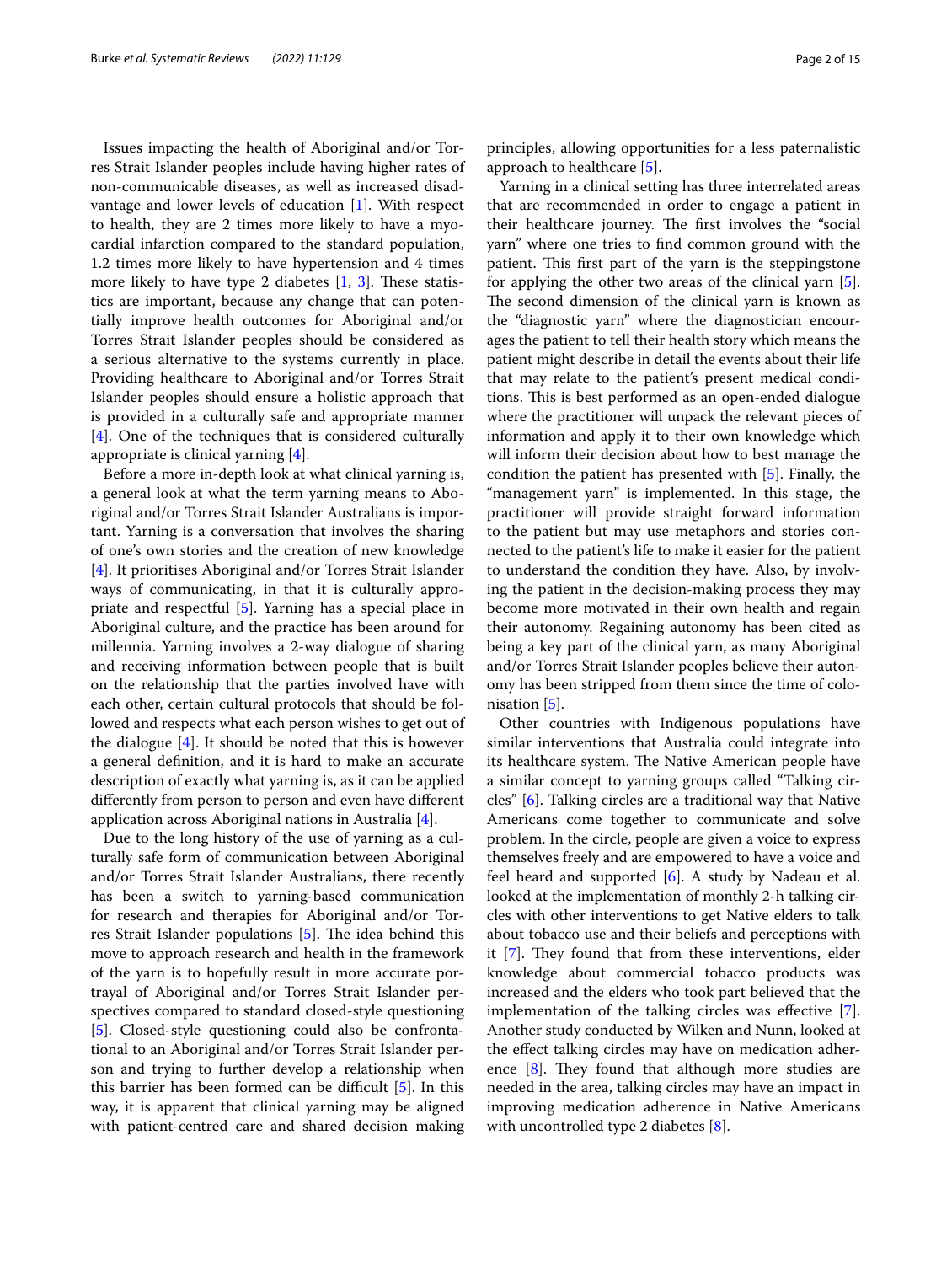The studies mentioned did show that Indigenous focused communication methods and using it as a clinical tool may lead to improvements in Indigenous patient outcomes. By implementing a clinical yarning approach to Aboriginal and/or Torres Strait Islander health care, there could be benefts associated with it that are not seen within the conventional healthcare system. It has been stated that the conventional system is often seen as a barrier to improving health outcomes for Aboriginal and/or Torres Strait Islander peoples [\[5\]](#page-13-4). Issues include lack of the use of Indigenous languages, the use of medical jargon and the clinical approach to providing "Western" healthcare  $[5]$  $[5]$  $[5]$ . These issues can cause Aboriginal and/or Torres Strait Islander peoples to feel alienated from their healthcare and make them disengage from the healthcare system [\[5](#page-13-4)]. Generally, Aboriginal and/or Torres Strait Islander peoples do want to be involved with their healthcare  $[5, 9]$  $[5, 9]$  $[5, 9]$  $[5, 9]$ ; however, the information is often presented in a way that is incongruent with Aboriginal and/or Torres Strait Islander peoples' beliefs about health, making it harder for them to connect [[5,](#page-13-4) [9](#page-13-8)].

Using clinical yarning as a framework may make conversing with Aboriginal and/or Torres Strait Islander peoples more accessible and meaningful and potentially may have positive impacts on health outcomes contributing to lessening the health disparity gap. This review therefore questioned "how has clinical yarning has been utilised as a health intervention for Aboriginal and/or Torres Strait Islander Peoples?" and "what are the impacts of yarning on health outcomes?" By answering these questions, we may be able to make inference as to whether health outcomes may be better achieved using traditional communication techniques than through western styles of health communication.

# **Method**

#### **Search strategy**

A single-word search strategy was used—"yarning". This single term was chosen because yarning is a unique word to explain conversation within the Aboriginal and/or Torres Strait Islander context. "Clinical yarning" due to being a new and developing concept was not used as the search term as it was perceived that this may be too narrow to pick up the relevant studies. The term "yarning" was therefore entered as a keyword search term into seven databases. Databases included Scopus, EMBASE, CINAHL, MEDLINE, International Pharmaceutical Abstracts (IPA), Australian Public Afairs Information Service (APAIS)-Health and the Aboriginal and/or Torres Strait Islander (ATSI)-Health Bibliography. The database searches were conducted between March 2020 and May 2020 and identifed published publications from database inception up until May 20, 2020. The PRISMA systematic review reporting method was used to collate the data obtained  $[10]$  $[10]$ . Details of the search strategy and yields are tabulated in [Appendix 1.](#page-10-0)

#### **Eligibility criteria**

Only manuscripts written in English, reporting on primary research outcomes, were included for review. Hence, conference abstracts, editorials, commentaries, opinion articles and other literature reviews were excluded. Studies were excluded if the manuscript did not pertain to yarning for health and if yarning was used only as a data collection tool rather than a health intervention. If yarning was use as both a data collection tool AND a health intervention, the manuscript was included. Studies were also excluded if yarning was reported only as an important outcome of how healthcare should be delivered. For example, if yarning was considered a useful method to convey health information however it was not actually used as the health intervention itself, the manuscript was excluded. Table [1](#page-2-0) shows all inclusion and exclusion criteria applied.

#### **Study selection and data extraction**

The searches were undertaken by one author (AB) by using the agreed upon inclusion/exclusion criteria. Validation of search results was conducted by another author (RM), who undertook independent searches in three of the seven databases with the same yields identifed. Search results from all databases were exported into EndNote [\[11](#page-13-10)] where duplicates were removed.

#### <span id="page-2-0"></span>**Table 1** Inclusion/exclusion criteria

| Inclusion                                             | Exclusion                                                                                            |
|-------------------------------------------------------|------------------------------------------------------------------------------------------------------|
| Written in English                                    | Not written in English                                                                               |
| Publication reporting on primary<br>research outcomes | Conference abstract, editorials, com-<br>mentaries, opinion articles and other<br>literature reviews |
| Yarning was used as a health<br>intervention          | Yarning not in the context of health                                                                 |
| Australian                                            | Not Australian                                                                                       |
|                                                       | Yarning only used for data collection                                                                |
|                                                       | Yarning mentioned as a way health-<br>care should be delivered but not<br>used as an intervention    |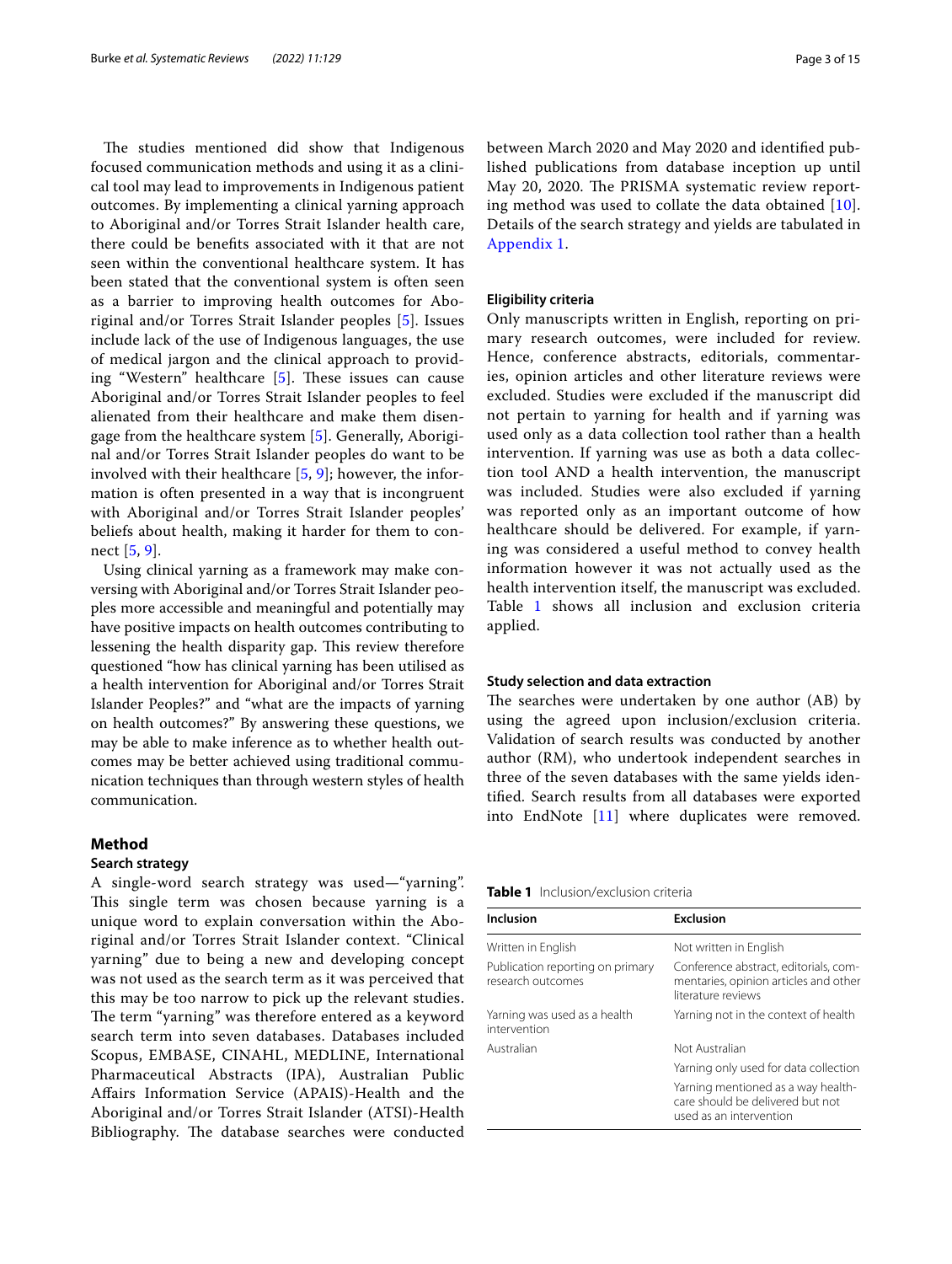Titles and article types were then screened by the lead author (AB), followed by an abstract review. Full-text review followed and was conducted by two authors, and where there was any ambiguity over a publication's inclusion or exclusion, a discussion by two authors (RM and AB) occurred to reach consensus. Hand searches of references were also conducted to identify other relevant studies.

Data were extracted from the included publications according to the following descriptive categories found in Table [2.](#page-4-0) These included the location of the intervention; the healthcare professional or other involved in the yarn (for example, if it involved an Aboriginal and/ or Torres Strait Islander healthcare professional or non-Indigenous person), which population group was targeted (i.e. health condition and other demographics); how yarning had been used in the health care system (for example, how it was applied—individual or group, face to face or via another medium); and the outcomes reported and the tools used to measure the outcomes (for example qualitative interviews or monitoring of health parameters). Two authors were responsible for the data extraction and analysis. Data were initially extracted by AB and validated and supplemented by RM.

#### **Data analysis and quality appraisal**

The data extracted from each of the studies under the framework were then descriptively analysed using an inductive approach to explore which if any participant outcomes were improved and if these improvements were believed to be a direct result of the yarning intervention. No other themes were explored. Both AB and RM analysed each of the publications separately and came to the same conclusions with respect to the outcomes of yarning after discussion. Comments about the outcomes were tabulated in the "Other Comments" section of Table [2](#page-4-0).

The quality of included publications was assessed by utilising the appropriate Joanna Briggs Institute (JBI) checklist  $[17]$  $[17]$  $[17]$ . These included the checklist for quasiexperimental studies, and the checklist for qualitative research where appropriate. JBI was chosen, as it contains tools for various types of research studies. The authors assigned a quality score of one for every met criterion of the appropriate checklist applied [\(Appen](#page-10-1) $dix$  2). This meant that a maximum score of nine was possible. A descriptor of a poor quality was applied to any publication that received a score of 4 or lower, moderate was the descriptor used for publication scoring between 5 and 7 and good was the applied descriptor to those scoring 8 and above. Regardless of quality ranking, no publications were excluded based on their quality assessment.

#### **Results**

In total, there were 375 papers identified via the database search. After duplicate removal and title screening, 184 abstracts were screened for inclusion. During the abstract review phase, publications were removed where it was apparent that the manuscript was not a primary research article, or yarning was not used as a health intervention. The remaining 61 publications underwent a full-text review where a further 56 publications were removed and no additional publications identified. The majority of those removed at this stage were excluded as the yarning was primarily a data collection tool only and not used as a healthcare intervention (*n*=35). Other reasons for exclusion included publications where yarning was reported as an intervention but was not used as the intervention in the study (*n*=8) or the manuscript was an editorial or conference abstract rather than a primary research article  $(n=13)$  (Fig. [1\)](#page-9-0). In total, five publications were included in the extraction phase  $[12-16]$  $[12-16]$  $[12-16]$ . Table [2](#page-4-0) provides a description of each individual study including the overall study objective, who conducted the yarning process and the outcome of each study.

The five yarning studies were published between 2005 and 2018. There was a range of health topics that were the focus of the yarning interventions with two out of the fve studies focusing on maternal and child health [[15](#page-13-14), [16](#page-13-13)]. One focused on a range of health topics [[12\]](#page-13-12), one focused on smoking [\[13](#page-13-15)] and one on cardiovascular health [\[14\]](#page-13-16). In two of the studies, the people providing the yarning intervention were Aboriginal [\[13](#page-13-15), [16\]](#page-13-13). In two studies, the people conducting the yarning were non-Indigenous  $[12, 15]$  $[12, 15]$  $[12, 15]$  $[12, 15]$  $[12, 15]$ , and in one study, the nationality of the staff at the Aboriginal Medical Service (AMS) that were involved in the yarning intervention was not stated  $[14]$  $[14]$  $[14]$ . The involvement of Aboriginal community in the development of the interventions or the research study was apparent in four out of the fve studies [[12](#page-13-12)[–15](#page-13-14)].

Two of the studies were mainly focused on the creation of a resource  $[15]$  or policy  $[13]$  $[13]$  document and used a participatory action research approach to create these resources that would eventuate as health interventions. Both studies used yarning to gather stories and experiences of participants to empower participants to improve health behaviours by applying a trauma informed lens, such as the damage a mother may cause her unborn child through unhealthy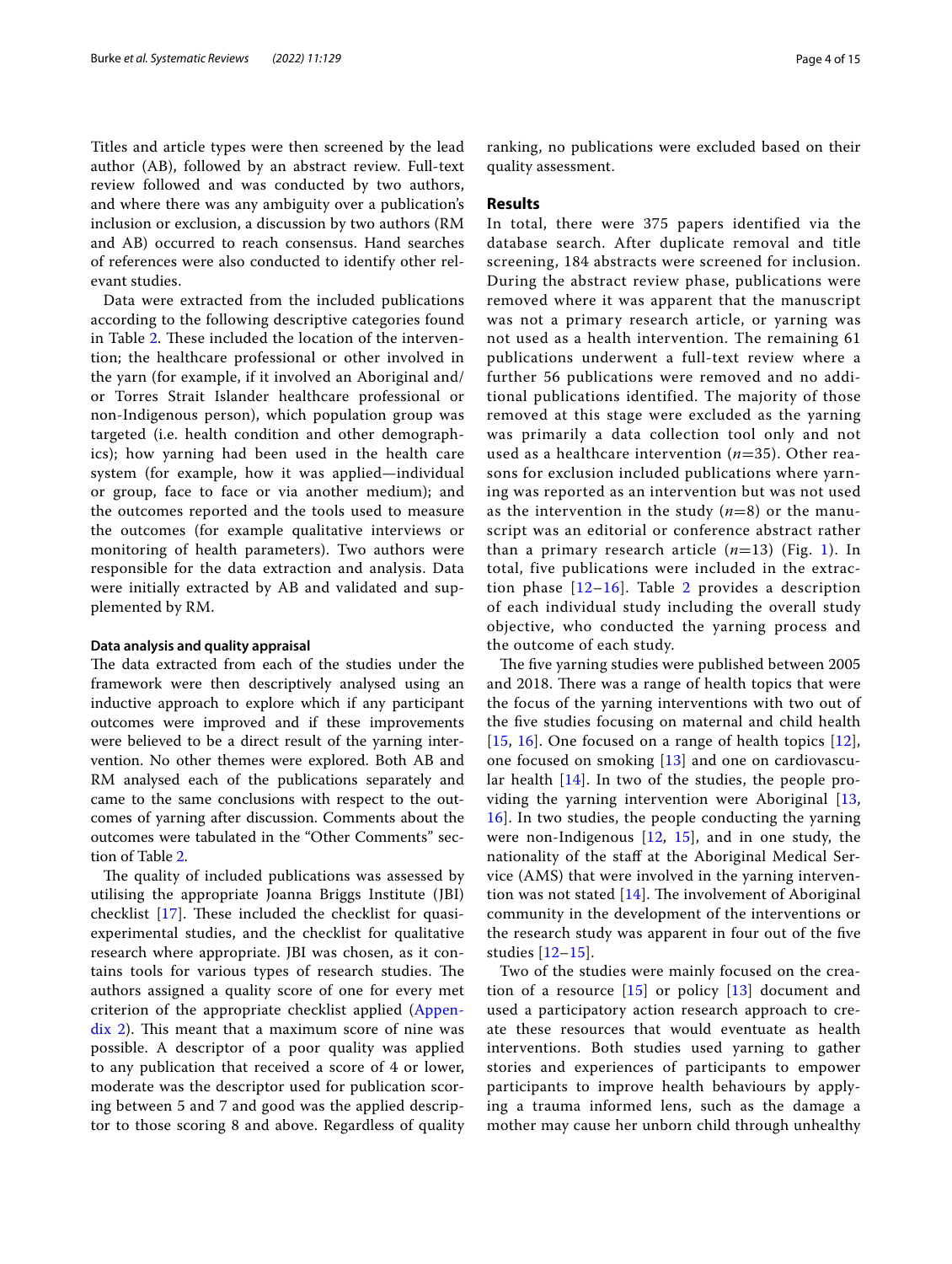| Author and<br>year                                       | Location                                                                                   | Overall study<br>objective                                                                      | and training<br>the yarning<br>performed<br>received<br>Who                                                                                                                                                                                                   | Involvement of<br>of intervention<br>Community in<br>development                                                                                    | was conducted<br>intervention<br>How the<br>yarning                                                                                                                                                                                                                                             | intervention<br>audience of<br>the yarning<br><b>Target</b>                                                                                                | Main topic of<br>focus/health<br>addressed.<br>condition                                                                               | programme<br>Method of<br>evaluation                                                                                                                                                                                             | Programme<br>outcomes                                                                                                                                                                                                                                                                                                                                        | Comments<br>Other                                                                                                                                                                    |
|----------------------------------------------------------|--------------------------------------------------------------------------------------------|-------------------------------------------------------------------------------------------------|---------------------------------------------------------------------------------------------------------------------------------------------------------------------------------------------------------------------------------------------------------------|-----------------------------------------------------------------------------------------------------------------------------------------------------|-------------------------------------------------------------------------------------------------------------------------------------------------------------------------------------------------------------------------------------------------------------------------------------------------|------------------------------------------------------------------------------------------------------------------------------------------------------------|----------------------------------------------------------------------------------------------------------------------------------------|----------------------------------------------------------------------------------------------------------------------------------------------------------------------------------------------------------------------------------|--------------------------------------------------------------------------------------------------------------------------------------------------------------------------------------------------------------------------------------------------------------------------------------------------------------------------------------------------------------|--------------------------------------------------------------------------------------------------------------------------------------------------------------------------------------|
| Begley et al. [12]                                       | Division of Gen-<br>Brisbane South<br>eral Practice,<br>Queensland                         | Aboriginal com-<br>information on<br>health to local<br>To provide<br>munity                    | health resource<br>awareness and<br>tion training<br>were provided,<br>Indigenous) in<br>had expressed<br>titioners (non-<br>nterest (N=8)<br>and GPs were<br>General prac-<br>the area that<br>communica-<br>supplied an<br>Indigenous<br>Cultural<br>manual | in selecting top-<br>and reviewing<br>were involved<br>ics of interest<br>Inala elders,<br>GP training<br>resources                                 | used to improve<br>tion sessions in<br>setting in their<br>quality health<br>a community<br>GPs delivered<br>group educa-<br>lunch breaks.<br>Yarning was<br>information<br>access to                                                                                                           | Local Aboriginal<br>groups and par-<br>elders, young<br>community<br>ent groups.<br>members<br>including<br>women's                                        | cold, immunisa-<br>areas: common<br>health, chronic<br>tion, women's<br>agement, and<br>General topic<br>disease man-<br>child health. | after each topic<br>tive evaluation<br>is conducted<br>and quantita-<br>A qualitative<br>Self-Report<br>cycle                                                                                                                    | communication,<br>100% of partici-<br>and importance<br>Satisfaction and<br>standing based<br>pants reported<br>(85% reporting<br>understanding<br>understanding<br>holistic health<br>ease of under-<br>of Indigenous<br>GP's reported<br>something").<br>community,<br>"they learnt<br>Knowledge<br>on yarning<br>improved<br>of family.<br>format).       | This intervention<br>knowledge and<br>and improved<br>was reported<br>ing initiative<br>programme<br>as an ongo-<br>satisfaction                                                     |
| Fletcher et al.<br>$\begin{bmatrix} 1 & 3 \end{bmatrix}$ | Aboriginal Com-<br>trolled Health<br>Organisation.<br>munity Con-<br>(VACCHO)<br>Victorian | inclusive policy<br>To develop an<br>workers in the<br>around smok-<br>ing habits for<br>VACCHO | Aboriginal staff<br>training were<br>yarns was an<br>ported<br>Officer who<br>member of<br>The Project<br>conducted<br>Details re-<br>VACCHO.<br>not re                                                                                                       | research at both<br>implementation<br>ticipatory action<br>Aboriginal staff<br>were involved<br>the develop-<br>in this par-<br>ment and<br>stages. | VACCO workers,<br>in corridors and<br>meeting places<br>where smoking<br>policy develop-<br>managers after<br>informal yarns<br>was common,<br>phases. These<br>conducted in<br>sessions with<br>The interven-<br>and yarning<br>drop-in ses-<br>sions for all<br>included<br>tion was<br>ment. | in order to start<br>smoking policy<br>about smoking<br>and produce a<br>staff members<br>conversations<br>were involved<br><b>AIIVACCHO</b><br>for VACCHO | Smoking                                                                                                                                | smoking habits<br>action research<br>develop policy.<br>tively gathered<br>during yarning<br>consequence<br>views around<br>and smoking<br>were qualita-<br>participatory<br>was used to<br>tramework<br>sessions. A<br>Personal | This programme<br>smoking within<br>and exits of the<br>imbedded into<br>Many staff also<br>reported want-<br>ing to give up<br>development<br>buildings and<br>within 3 m of<br>within 3 m of<br>smoking and<br>vehicles, and<br>support was<br>all entrances<br>that banned<br>allVACCHO<br>air vents or<br>puildings.<br>in policy<br>resulted<br>policy. | policy, rather than<br>having a focus on<br>resulted in a new<br>impact on health<br>comes. Indirect<br>individual out-<br>tion described<br>however was<br>The interven-<br>eported |

<span id="page-4-0"></span>Table 2 Data extracted from included publications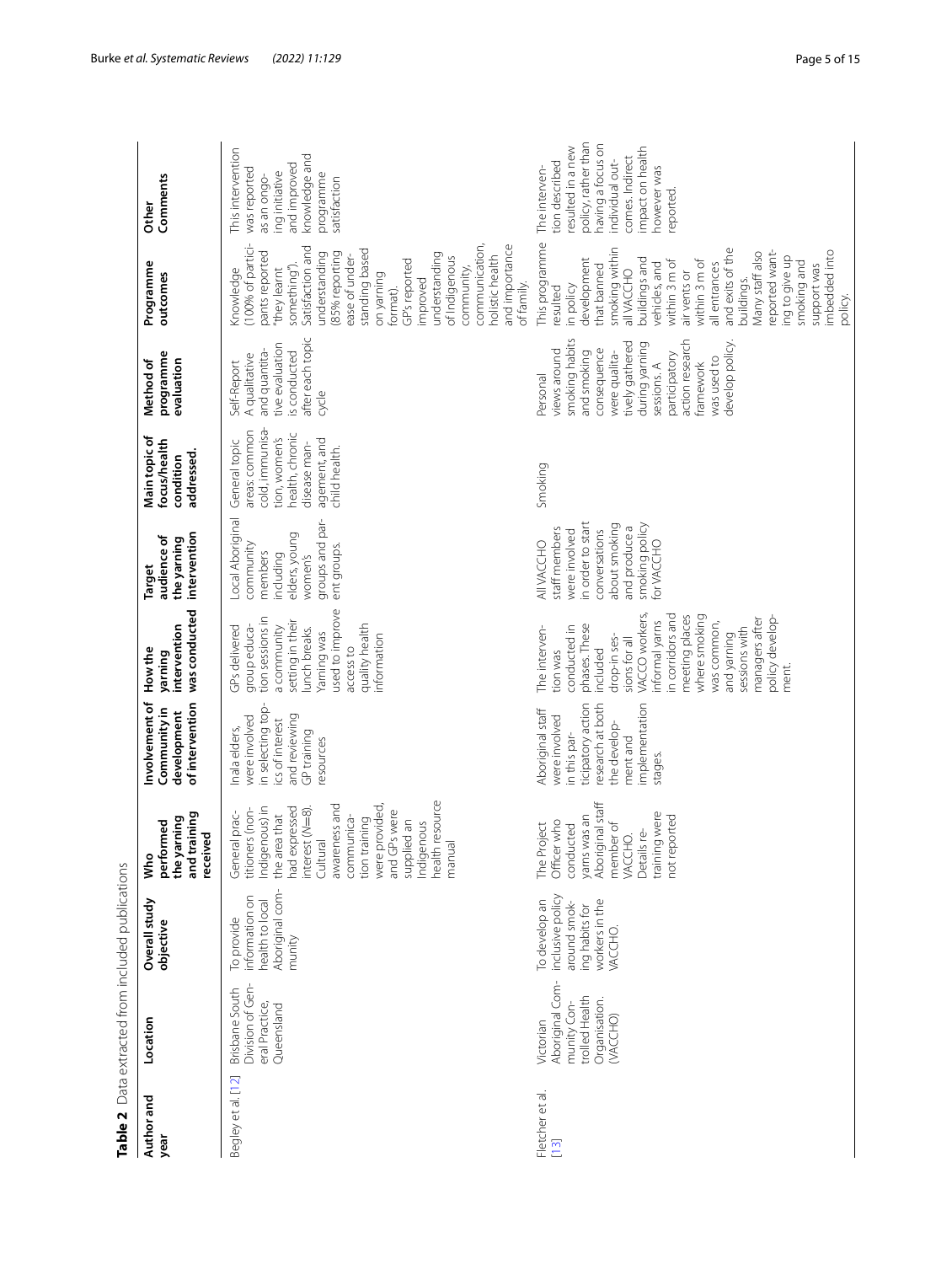| Table 2  (continued) |                                                                                  |                                        |                                                                                                                                 |                                                                                                                                                                                                                              |                                                                                                                                                                                                                                                                                                                                                                                                                                                                  |                                                                                                                                                                                    |                                                          |                                                                                                                                                                                                                                                                                                                                                                                                                |                                                                                                                                                                                                                                                                                                              |                                                                                                                                                                                                                                                                                                                             |
|----------------------|----------------------------------------------------------------------------------|----------------------------------------|---------------------------------------------------------------------------------------------------------------------------------|------------------------------------------------------------------------------------------------------------------------------------------------------------------------------------------------------------------------------|------------------------------------------------------------------------------------------------------------------------------------------------------------------------------------------------------------------------------------------------------------------------------------------------------------------------------------------------------------------------------------------------------------------------------------------------------------------|------------------------------------------------------------------------------------------------------------------------------------------------------------------------------------|----------------------------------------------------------|----------------------------------------------------------------------------------------------------------------------------------------------------------------------------------------------------------------------------------------------------------------------------------------------------------------------------------------------------------------------------------------------------------------|--------------------------------------------------------------------------------------------------------------------------------------------------------------------------------------------------------------------------------------------------------------------------------------------------------------|-----------------------------------------------------------------------------------------------------------------------------------------------------------------------------------------------------------------------------------------------------------------------------------------------------------------------------|
| Author and<br>year   | Location                                                                         | Overall study<br>objective             | and training<br>performed<br>the yarning<br>received<br>Who                                                                     | Involvement of<br>of intervention<br>Community in<br>development                                                                                                                                                             | was conducted<br>intervention<br>How the<br>yaming                                                                                                                                                                                                                                                                                                                                                                                                               | intervention<br>audience of<br>the yarning<br><b>Target</b>                                                                                                                        | Main topic of<br>focus/health<br>addressed.<br>condition | programme<br>Method of<br>evaluation                                                                                                                                                                                                                                                                                                                                                                           | Programme<br>outcomes                                                                                                                                                                                                                                                                                        | Comments<br><b>Other</b>                                                                                                                                                                                                                                                                                                    |
| Dimer et al. [14]    | Medical Service<br>(AMS) in West-<br>Metropolitan<br>ern Australia<br>Aboriginal | cardiovascular<br>To improve<br>health | Staff at the AMS<br>provided the<br>intervention<br>indigenous)<br>Indigenous)<br>Details of train-<br>ing were not<br>reported | conducted prior<br>with Aboriginal<br>members were<br>to programme<br>t would meet<br>tion to ensure<br>health profes-<br>Focus groups<br>implementa-<br>expectations.<br>community<br>community<br>sionals and<br>needs and | vascular disease<br>risk factors. This<br>any time within<br>used to deliver<br>this timeframe<br>9am-1pm, and<br>exercise-based<br>could come at<br>Thursday from<br>with a flexible<br>ather than an<br>appointment-<br>pased system.<br>about cardio-<br>was provided<br>diet, exercise,<br>was run each<br>alongside an<br>medications,<br>intervention.<br>Yarning was<br>approach to<br>participants<br>attendance<br>education<br>including<br>The clinic | based on high<br>practitioner or<br>cardiovascular<br>people were<br>were female.<br><b>Darticipants</b><br>self-referred<br>risk. 64% of<br>eferred by<br>Aboriginal<br>a medical | Cardiovascular<br>health                                 | Mixed methods<br>were employed<br>These included<br>sessions as wel<br>Changes in risk<br>questionnaires<br>assessment of<br>pre- and post-<br>cardiovascular<br>using paired t<br>was accepted<br>P < 0.05<br>comes of the<br>actors were<br>for statistical<br>as objective<br>programme.<br>and yarning<br>programme<br>significance<br>to evaluate<br>isk factors.<br>interviews,<br>evaluated<br>the out- | at least 8 weeks<br>and an increase<br>BMI, waist girth,<br>revealed strong<br>blood pressure,<br>support for the<br>in 6-min walk-<br>who attended<br>Twenty-eight<br>ing distance.<br>consultation<br>programme.<br>participants<br>decrease in<br>Qualitative<br>of sessions<br>achieved a<br>significant | culturally appro-<br>during the study<br>the intervention<br>offered was per-<br>priate. Participa-<br>The flexibility of<br>eters cannot be<br>ceived as more<br>in physiological<br>separated from<br>improvements<br>tion increased<br>health param-<br>outcomes of<br>the exercise<br>The yarning<br>period.<br>effect. |
|                      |                                                                                  |                                        |                                                                                                                                 |                                                                                                                                                                                                                              |                                                                                                                                                                                                                                                                                                                                                                                                                                                                  |                                                                                                                                                                                    |                                                          |                                                                                                                                                                                                                                                                                                                                                                                                                |                                                                                                                                                                                                                                                                                                              |                                                                                                                                                                                                                                                                                                                             |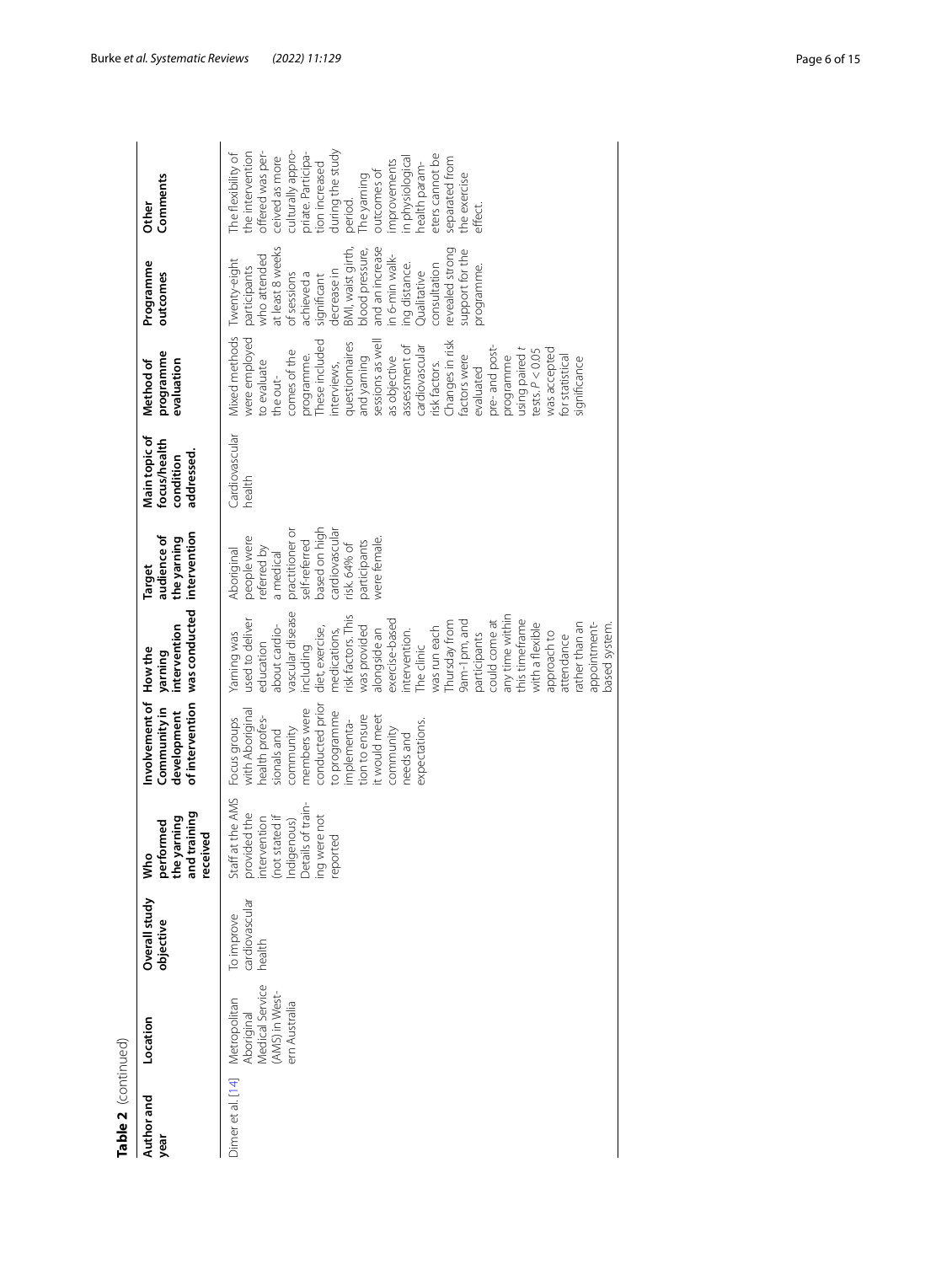| Table 2  (continued) |                                                     |                                                                                                                                  |                                                                                                                                                                                                             |                                                                                                             |                                                                                                                                                                                                                                                                                                                                                                                                                                                                                                                           |                                                                                                                                                                                                                       |                                                          |                                                                                                                            |                                                                                                                                                                                      |                                                                                                                                                                                                                           |
|----------------------|-----------------------------------------------------|----------------------------------------------------------------------------------------------------------------------------------|-------------------------------------------------------------------------------------------------------------------------------------------------------------------------------------------------------------|-------------------------------------------------------------------------------------------------------------|---------------------------------------------------------------------------------------------------------------------------------------------------------------------------------------------------------------------------------------------------------------------------------------------------------------------------------------------------------------------------------------------------------------------------------------------------------------------------------------------------------------------------|-----------------------------------------------------------------------------------------------------------------------------------------------------------------------------------------------------------------------|----------------------------------------------------------|----------------------------------------------------------------------------------------------------------------------------|--------------------------------------------------------------------------------------------------------------------------------------------------------------------------------------|---------------------------------------------------------------------------------------------------------------------------------------------------------------------------------------------------------------------------|
| Author and<br>year   | Location                                            | Overall study<br>objective                                                                                                       | and training<br>the yarning<br>performed<br>received<br>Š                                                                                                                                                   | Involvement of<br>of intervention<br>Community in<br>development                                            | was conducted<br>intervention<br>How the<br>yarning                                                                                                                                                                                                                                                                                                                                                                                                                                                                       | intervention<br>audience of<br>the yarning<br><b>Target</b>                                                                                                                                                           | Main topic of<br>focus/health<br>addressed.<br>condition | programme<br>evaluation<br>Method of                                                                                       | Programme<br>outcomes                                                                                                                                                                | Comments<br>Other                                                                                                                                                                                                         |
| Crouch [15]          | The Loddon<br>Mallee rural<br>region of<br>victoria | improve health<br>and empower<br>ed resource<br>community-<br>To develop<br>pehaviours<br>to support<br>parents to<br>and test a | riginal Service<br>(MDAS) clinician<br>of Anglo-Saxon<br>interviewer<br>Details of train-<br>was a female<br>full-time Malle<br>District Abo-<br>a female<br>ing were not<br>heritage<br>reported.<br>The i | action research<br>was sought by<br>local elders to<br>participatory<br>conduct the<br>Permission<br>study. | positive parent-<br>amilies, Elders,<br>experiences of<br>memories and<br>ng, childhood<br>used to create<br>perspective of<br>was then used<br>what children<br>responded to<br>21 Aboriginal<br>see how they<br>orofessionals<br>o share their<br>a baby in the<br>This resource<br>esource that<br>ten from the<br>were invited<br>Yarning was<br>and various<br>community<br>ndividuals,<br>an antena-<br>tal yarning<br>members<br>with small<br>groups to<br>can teach<br>was writ-<br>the tool<br>womb.<br>carers. | members (men,<br>stages to create<br>developed was<br>involved in the<br>riginal women.<br>The tool being<br>Pregnant Abo-<br>the resource.<br>Elders) were<br>Community<br>woman and<br>first yarning<br>targeted at | Antenatal<br>health                                      | action research<br>esource using<br>a participatory<br>tive yarning<br>framework.<br>to create a<br>interviews<br>Qualita- | of the research<br>The outcomes<br>development<br>improve their<br>the health of<br>of a resource<br>for pregnant<br>their unborn<br>health and<br>women to<br>were the<br>children. | pregnant females<br>and their families,<br>mpact on health<br>hew resource for<br>ndividual's out-<br>have a focus on<br>comes. Indirect<br>tion described<br>was reported<br>The interven-<br>esulted in a<br>ather than |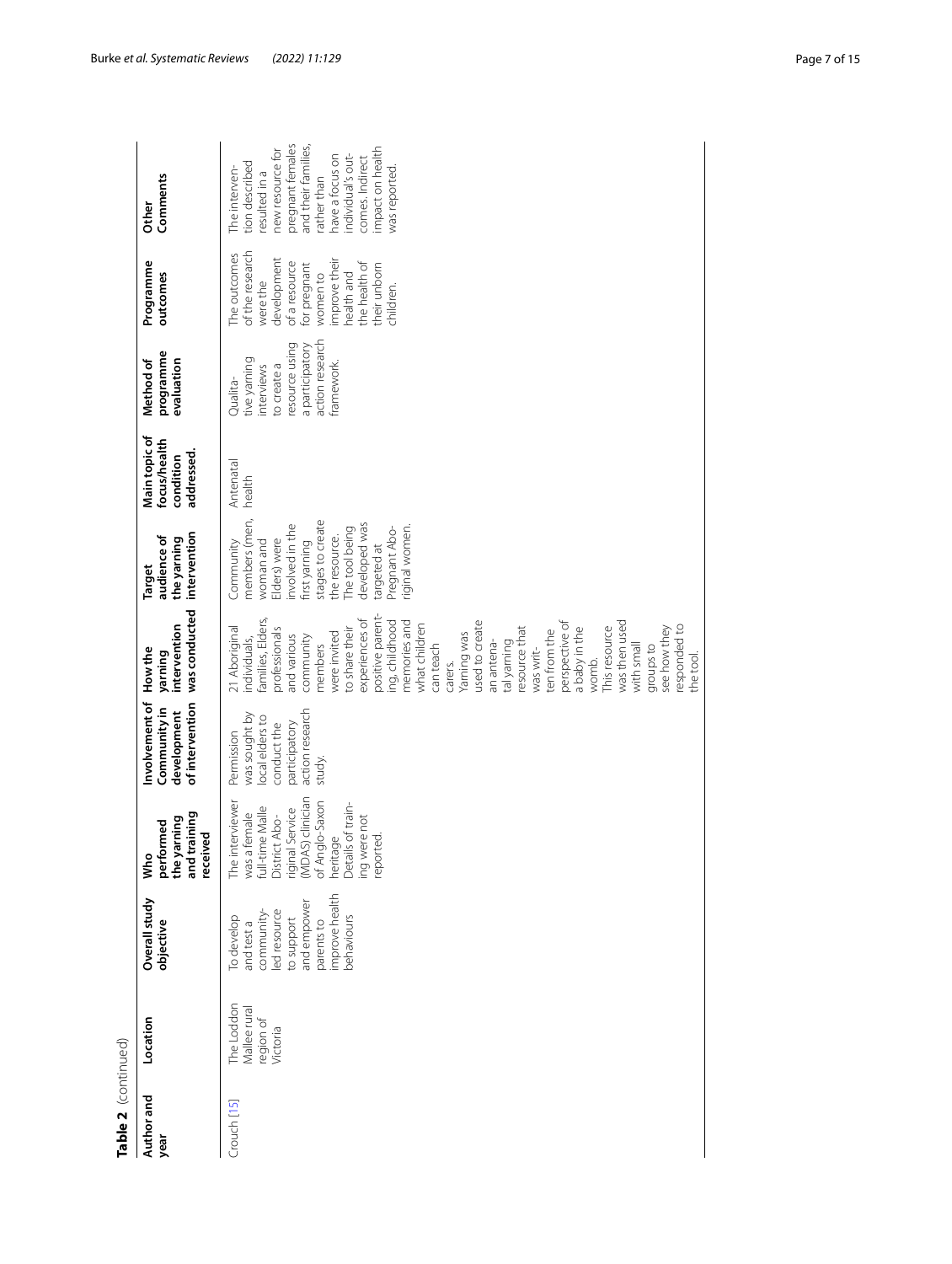| Table 2 (continued)     |                                                        |                                                                                                                                                          |                                                                                                                                                                                  |                                                                  |                                                                                                                                                                                                                                                                                                                                                                                                                                                                                                                                                                                                             |                                                                                                                      |                                                         |                                                                                                  |                                                                                                                                                                                                                                                                                                                                                                                                                                                                                                                                                                                           |                                                                                                                                                                   |
|-------------------------|--------------------------------------------------------|----------------------------------------------------------------------------------------------------------------------------------------------------------|----------------------------------------------------------------------------------------------------------------------------------------------------------------------------------|------------------------------------------------------------------|-------------------------------------------------------------------------------------------------------------------------------------------------------------------------------------------------------------------------------------------------------------------------------------------------------------------------------------------------------------------------------------------------------------------------------------------------------------------------------------------------------------------------------------------------------------------------------------------------------------|----------------------------------------------------------------------------------------------------------------------|---------------------------------------------------------|--------------------------------------------------------------------------------------------------|-------------------------------------------------------------------------------------------------------------------------------------------------------------------------------------------------------------------------------------------------------------------------------------------------------------------------------------------------------------------------------------------------------------------------------------------------------------------------------------------------------------------------------------------------------------------------------------------|-------------------------------------------------------------------------------------------------------------------------------------------------------------------|
| Author and<br>year      | Location                                               | Overall study<br>objective                                                                                                                               | and training<br>the yarning<br>performed<br>received<br>Who                                                                                                                      | Involvement of<br>of intervention<br>Community in<br>development | was conducted<br>intervention<br>How the<br>yaming                                                                                                                                                                                                                                                                                                                                                                                                                                                                                                                                                          | intervention<br>audience of<br>the yarning<br><b>Target</b>                                                          | Main topic of<br>focus/health<br>addressed<br>condition | programme<br>evaluation<br>Method of                                                             | Programme<br>outcomes                                                                                                                                                                                                                                                                                                                                                                                                                                                                                                                                                                     | Comments<br>Other                                                                                                                                                 |
| Campbell et al.<br>[16] | communities,<br>Nine remote<br>Queensland<br>Cape York | of the Baby One<br>implementation<br>improving child<br>To evaluate the<br>programme for<br>Program (BOP),<br>an Australian<br>family-centred<br>health. | from the Apuni-<br>health organisa-<br>pma Aboriginal<br>:h workers<br>Details of train-<br>ing were not<br>community-<br>Indigenous<br>controlled<br>reported<br>healt<br>tion. | Not stated                                                       | baby. The health<br>each visit with a<br>promotion top-<br>health-workers<br>pregnancy and<br>has a yarn with<br>range of health<br>and lasted until<br>an information<br>the baby was 2<br>A programme<br>with contents<br>of the baskets<br>that started at<br>time the child<br>years, yarning<br>of pregnancy<br><b>BOP</b> includes<br>5 visits from<br>s 2 years and<br><b>Baby baskets</b><br>confirmation<br>are delivered<br>resources for<br>the family at<br>was used as<br>delivery tool<br>Omonths.7<br>throughout<br>up until the<br>ics to cover.<br>mother and<br>worker also<br>containing | pregnant until<br>the time they<br>know they're<br>women from<br>the baby is 2<br>years and 10<br>Pregnant<br>months | and develop-<br>Child health<br>ment                    | the community<br>and families in<br>through yarn-<br>ing with staff<br>Qualitative<br>evaluation | The programme<br>the programme<br>promoted good<br>provided by the<br>Safety because<br>nealth through<br>Health workers<br>engaging with<br>of the support<br>both health<br>was perceived<br>n exchanging<br>to understand<br>and necessary<br>ment of Child<br>was easier for<br>and reducing<br>consumption<br>ting smoking<br>be beneficial<br>such as quit-<br>bers. Yarning<br>the mothers<br>nformation;<br>workers and<br>amily mem-<br>reduced risk<br>nformation<br>to be useful<br>was seen to<br>the Depart-<br>pehaviours<br>eported a<br>of families<br>of alcohol.<br>BOP | This study focuses<br>health outcomes<br>mplementation<br>knowledge was<br>mainly on the<br>of the service<br>for children.<br>ather than<br>mproved<br>perceived |

Table 2 (continued)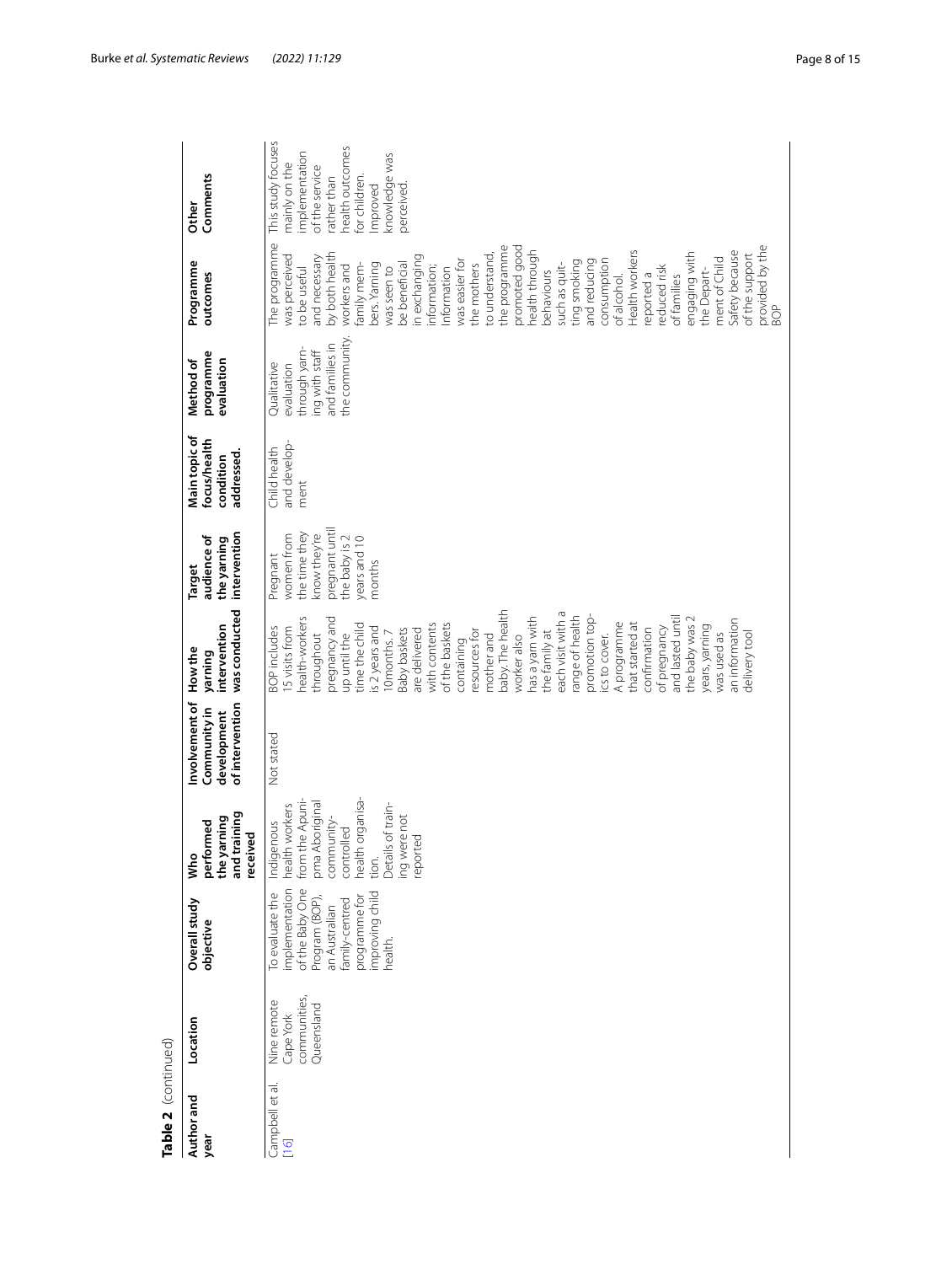behaviours such as smoking [[15\]](#page-13-14). A powerful quote from the Fletcher et al. study page 95 "we need to talk about why we are doing this; smoking is killing our mob, and this is part of trying to change that" highlights how the participation in creating these resources was also allowing participants to refect on their own health behaviours, therefore possibly having indirect impact of health outcomes of participants [[13](#page-13-15)]. One study focused on implementation evaluation rather that direct health outcomes [[16\]](#page-13-13). Only two studies therefore aimed to have direct impact on health outcomes [\[12](#page-13-12), [14\]](#page-13-16). However, the study by Begley et al. only measured self-reported process outcomes such as knowledge and perceptions of the programme rather than actual health outcomes  $[12]$  $[12]$ . The study by Dimer et al. was the only study to evaluate physiological outcomes as a result of the intervention  $[14]$  $[14]$  $[14]$ . This pre-post evaluation of cardiovascular risk showed signifcant changes in participants' health parameters, although the efect of the yarning without the other intervention of exercise cannot be determined [[14\]](#page-13-16).

Quality of the included publications was ascertained using the appropriate JBI checklists. The Qualitative research JBI checklist was applied to 4 studies [\[12](#page-13-12), [13,](#page-13-15) [15](#page-13-14), [16\]](#page-13-13) and the Quasi-experimental JBI experimental checklist applied to the Dimer et al. study  $[14]$ . The study quality varied from poor to moderate [\(Appendix 2](#page-10-1)); however, based on the death of literature, no studies were removed based on quality assessment.

### **Discussion**

This review focused on the use of yarning as a health intervention. Only five papers out of the 375 found during the initial search had attempted to use clinical yarning as an intervention, and even of those included, only one reported on physiological patient results. The study quality also varied from poor to moderate based on the JBI quality appraisal. Studies showed that yarning was used in a variety of settings and modes which included individual one-on-one yarning or group yarning. It was also used as part of a multimodal intervention, or to create policy or healthcare resources, or as a tool to improve overall public health knowledge. Due to the large variation in studies and the way yarning was used as an intervention and the lack of patientspecific outcomes reported, it is difficult to make any overall conclusions on the impact yarning has on health outcomes.

All included studies in this review had been published within the last 15 years. This may be because focus on Aboriginal and/or Torres Strait Islander health may have gained greater momentum in more recent times. The health disparities between Aboriginal and/or Torres Strait Islander peoples and non-Indigenous Australians was described in the title of a news article from The Age as a "disgrace"  $[18]$  $[18]$  around the time of the frst publication included in this review [[12\]](#page-13-12). Today, whilst the health statistics for Aboriginal and/or Torres Strait Islander peoples have improved somewhat [[2](#page-13-1)], Australia still has a very long way to go to improving Aboriginal and/or Torres Strait Islander health and healthcare.

Looking at literature from outside Australia, conducted using Indigenous communication strategies in Native American cultures that bare similarities to "yarning" [\[7](#page-13-6), [8\]](#page-13-7), researchers have concluded that there does seem to be a correlation between an Indigenous focus in communication and some improvement of health outcomes [\[7](#page-13-6), [8\]](#page-13-7). However, it should be noted that due to these being separate cultures, we cannot draw frm conclusions that the same results would occur in Australia hence more research, using a variety of methods in Australia may need to occur.

As culturally appropriate healthcare has been reported to be necessary  $[19]$  $[19]$ , it may be more appropriate for Aboriginal and/or Torres Strait Islander health professionals to be the healthcare providers for Aboriginal and/or Torres Strait Islander patients. However, the number of Aboriginal and/or Torres Strait Islander health workers are scarce [\[20](#page-13-19)], which means that all health professionals may need to be trained to provide culturally appropriate healthcare to this population. In this review, two studies involved non-Indigenous health professionals as the people conducting the yarning [\[12](#page-13-12), [15\]](#page-13-14). For example, in the study by Begley, local general practitioners were trained to provide clinical yarning on a range of topics [[12\]](#page-13-12). Other studies in the review however did not describe the training provided to the clinical yarners.

The "Yarn with me" resource explores the framework of the clinical yarn and the three fundamental areas that form its framework [[5\]](#page-13-4). It should be noted however that none of the studies in this review referred to this framework nor was it identifed or described in any published manuscript. It is not fully clear how the yarning was provided within these studies. In fact, some studies were conducted prior to the release of this framework  $[12-14]$  $[12-14]$  $[12-14]$ . This framework  $[5]$  $[5]$  however may be a useful guide for future clinicians and researchers and may assist in health practitioner training.

Including Aboriginal and/or Torres Strait Islander health in curricula are now mandated accreditation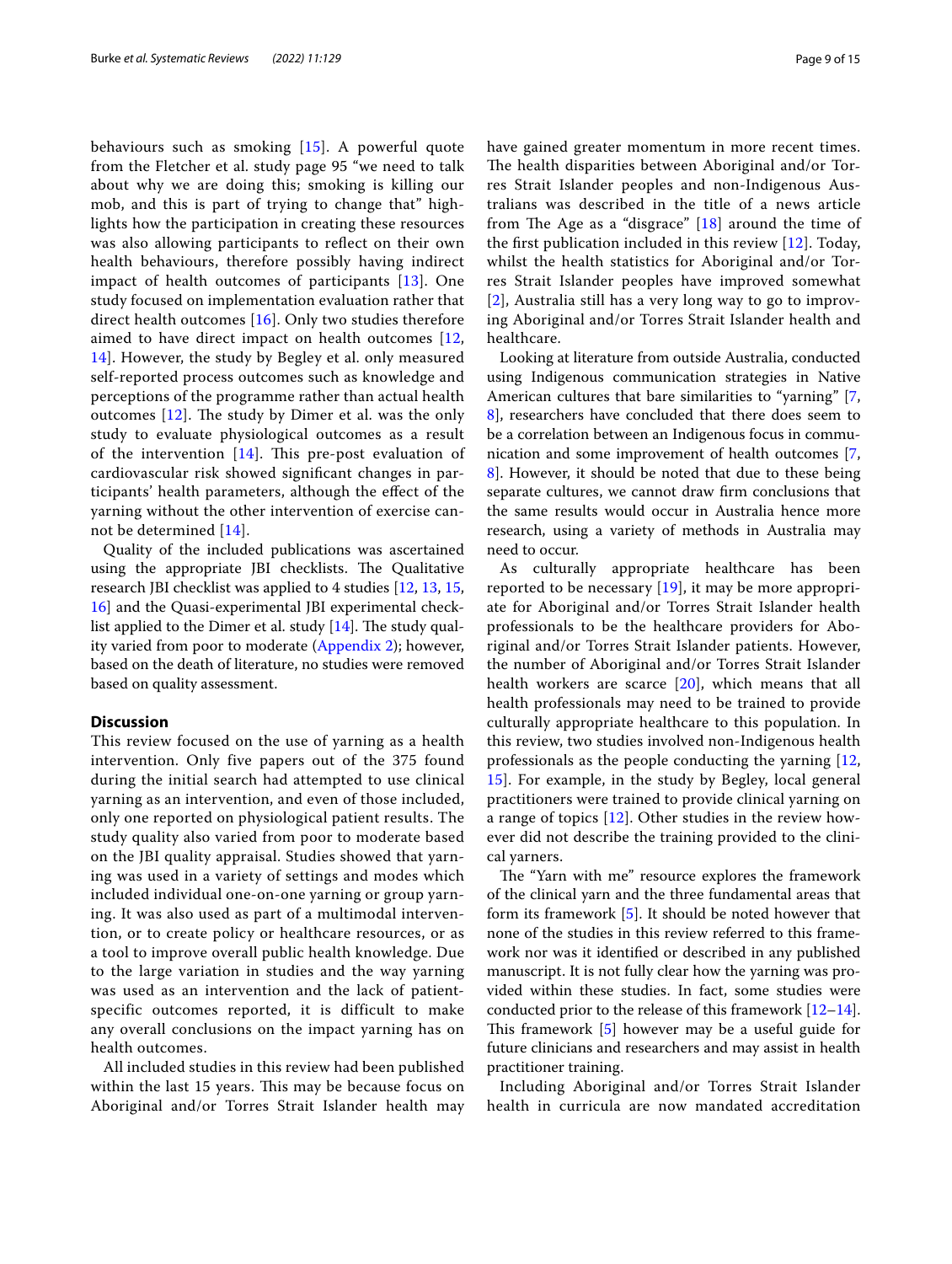

<span id="page-9-0"></span>requirements in medical, pharmacy, and nursing schools in Australia [\[21,](#page-13-20) [22](#page-13-21)]. Universities also have graduate attributes that articulate the importance of Aboriginal and Torres Strait Islander cultural awareness and safety and have also recognised that all academic staff should gain knowledge and awareness to assist graduates to obtain these attributes [\[22\]](#page-13-21). Recent initiatives have been undertaken to empower health students to open their eyes to the importance of Aboriginal culture and health issues [[23](#page-13-22), [24\]](#page-13-23); however, there is still a long way to go to ensure health graduates are ready to provide specialised and tailored services to Aboriginal and/or Torres Strait Islander consumers, such as yarning. A systematic review by Ewen et al. in 2012 identified two studies that had evaluated medical students' skills in providing culturally appropriate care, and similar to this review, they were unable to conclude that Indigenous health curricula is having any impact on Indigenous health care outcomes [[25\]](#page-13-24). What can be concluded however is that more research and education in this space is required. It should also be noted that whilst learning about and participating in clinical yarning may be part of the journey to becoming a culturally competent practitioner, it is not

the full picture. Other aspects to cultural competence include being able to provide a safe space where Aboriginal and/or Torres Strait Islander peoples feel comfortable seeking advice, being able to recognise one's own personal biases and being able to overcome them and having a background knowledge of the history that Aboriginal and/or Torres Strait Islander peoples went through in the country now called Australia that led to certain outcomes today.

The studies included in this review were not established to be of high quality after the application of the appropriate JBI checklist. No conclusive data were gathered to prove the efectiveness of clinical yarning, and none employed high-quality design to assess this outcome [\[26](#page-14-0)]. In fact, the studies by Fletcher et al. [\[13](#page-13-15)] and Crouch et al. [\[15](#page-13-14)] were borderline in whether clinical yarning was in fact used as an intervention and received a moderate score in their quality appraisal. As stated however, though yarning was used primarily as a method to create a resource or policy, these studies in fact resulted in behaviour changes for some involved in these studies. For these reasons, in comparison to the other excluded studies these two studies which involved yarning for a "clinical" purpose were included in this review.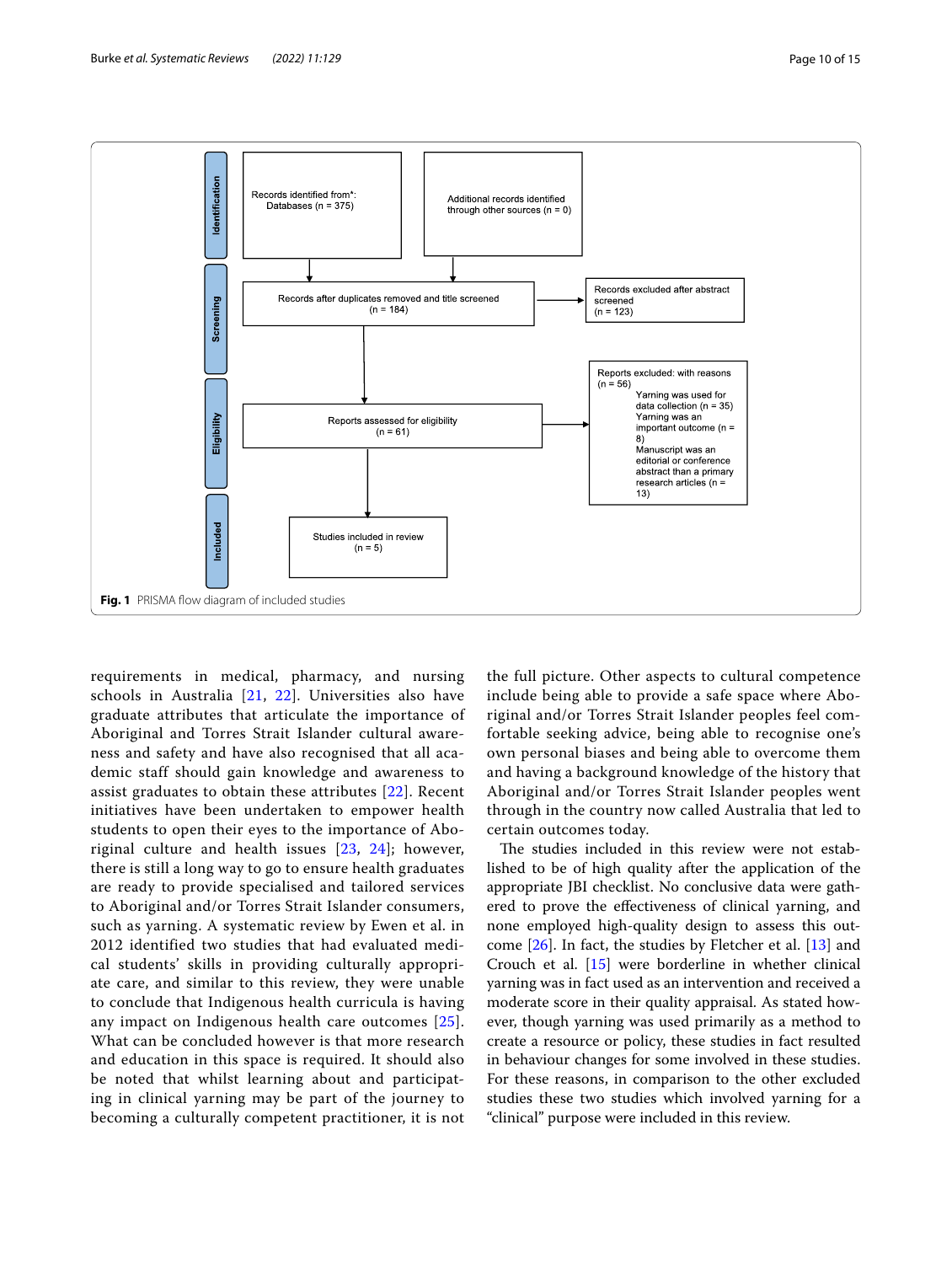Only one study reported on actual physiological outcomes [[14\]](#page-13-16) while others reported on other process evaluation outcomes only  $[12, 13, 15, 16]$  $[12, 13, 15, 16]$  $[12, 13, 15, 16]$  $[12, 13, 15, 16]$  $[12, 13, 15, 16]$  $[12, 13, 15, 16]$  $[12, 13, 15, 16]$  $[12, 13, 15, 16]$  $[12, 13, 15, 16]$ . The study by Dimer et al. [\[14\]](#page-13-16) used both yarning and exercise as the intervention to improve cardiovascular risk factors, and because of the multimodal intervention and the lack of a control group, it is difficult to make a determination if the yarning added to improvements in patient outcomes. In saying that, it may not be culturally appropriate and hence ethical to undertake more rigorous clinical trials in this area to prove that yarning indeed has impact on health outcomes. Further, future studies may also look to gather patient perspectives of clinical yarning interventions in a more qualitative manner to draw inferences of benefit. Despite the lack of findings of clinical yarning's impact, it is apparent that none of the publications stated that clinical yarning would be a detriment to healthcare and health communication. Hence, it does appear that it is a wellreceived way to provide health information to Aboriginal and/or Torres Strait Islander patients. Some papers cite the use of clinical and research yarning is a good method to break down barriers and walls of communication that would generally be present when using standard methods of communication [[5,](#page-13-4) [27\]](#page-14-1). Due to centuries of the First Nations People being treated in the traditional western paternalistic style of health care, implementation of this more culturally appropriate style of care could be seen as an olive branch in trying to address the issues that have for been affecting these communities for years. Future studies of the benefits of using a variety of techniques could occur simultaneously as this becomes more widespread in practice and policy.

From the included studies therefore, inference can be made that if yarning was widely used as a healthcare intervention in this population group, health outcomes may be improved. In fact, the study by Dimer et al. noted that over the duration of the Cardiac Rehabilitation Service, patient attendance rates increased [\[14](#page-13-16)]. This is important because it points to the hypothesis that if culturally competent healthcare delivery is implemented, it may be possible to facilitate greater interest in one's healthcare and encourage Aboriginal and/or Torres Strait Islander peoples to actively take part in their healthcare.

The main strengths of this review include the wide array of databases that were used to undertake the search and that the lead author was able to review the studies with an Aboriginal lens, as he is a proud

Wiradjuri man. Further, the validation of the database yields and data extraction from included publications was provided by a second author. The review however is not without limitations. As the reviewers restricted the search strategy to "yarning" only, articles may have been missed describing communications with Aboriginal and/or Torres Strait Islander peoples that chose not to use this terminology. Further, by only including publications published as primary research articles, some articles may have missed other reported outcomes of clinical yarning that could be found in the grey literature such as conference abstracts or unpublished research reports.

# **Conclusion**

Whilst clinical yarning may be an appropriate way to provide care to Aboriginal and/or Torres Strait Islander peoples, more research is needed in this area due to the scarcity of research. This review showed a range of ways that clinical yarning had been utilised as a healthcare intervention but did not allow for any clear conclusions to be made regarding its impact on health outcomes.

## <span id="page-10-0"></span>**Appendix 1**

Table [3](#page-10-2)

<span id="page-10-2"></span>

|          | <b>Table 3</b> Database Yield with the single word "yarning" search |  |  |  |  |
|----------|---------------------------------------------------------------------|--|--|--|--|
| strategy |                                                                     |  |  |  |  |

| <b>Database</b> | <b>Extracted</b><br>papers |
|-----------------|----------------------------|
| Scopus          | 116                        |
| Embase          | 87                         |
| <b>CINAHL</b>   | 49                         |
| <b>MEDLINE</b>  | 61                         |
| <b>IPA</b>      | 0                          |
| APAIS-Health    | 47                         |
| ATSI-Health     | 15                         |
|                 |                            |

#### <span id="page-10-1"></span>**Appendix 2**

**Quality appraisal rankings** Table [4](#page-11-0) Table [5](#page-12-0)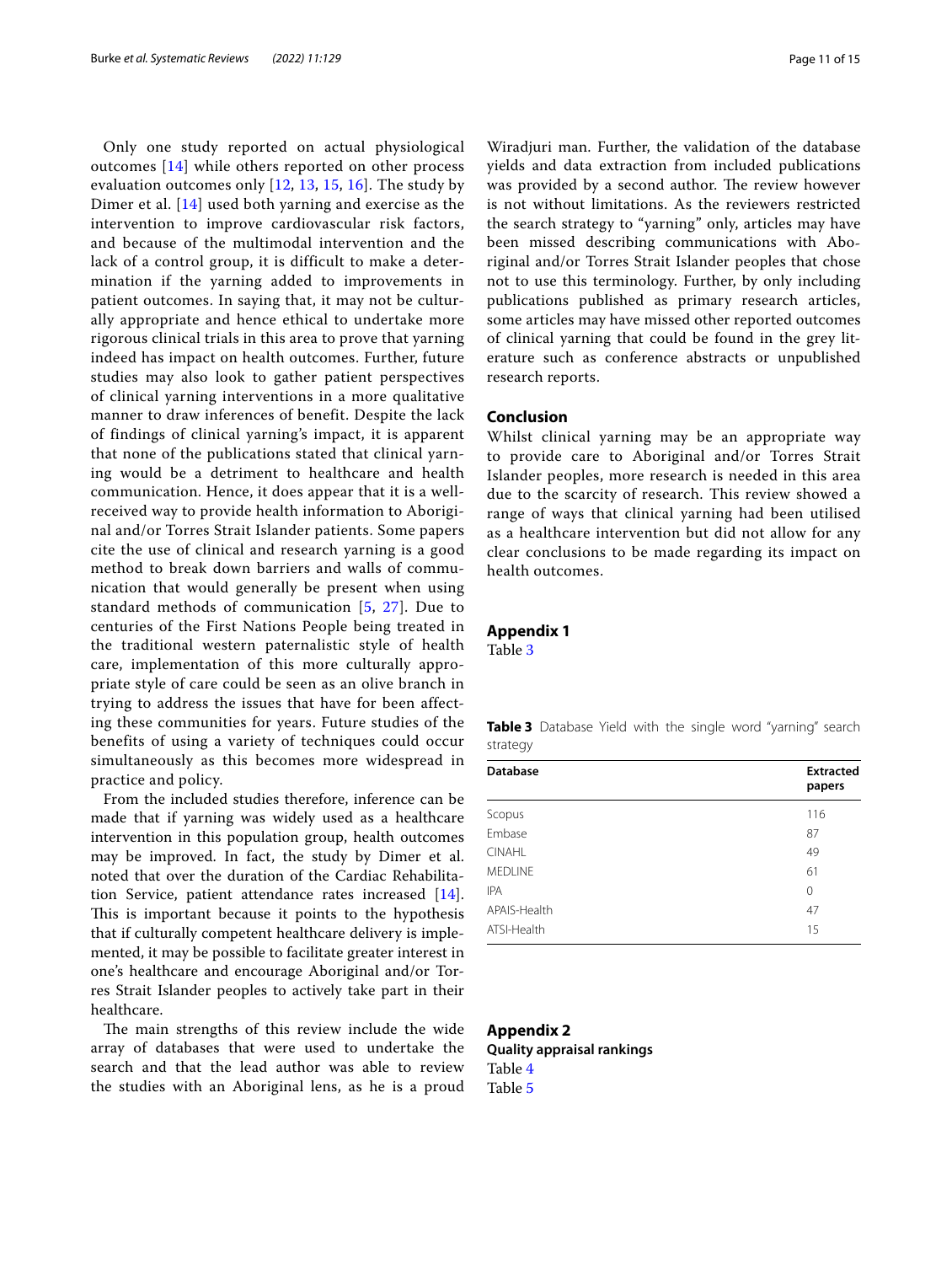|                | methodology?<br>philosophical<br>perspective<br>and the<br>the stated<br>congruity<br>oetween<br>research<br>Is there | methodology<br>the research<br><b>µestion</b> or<br>objectives?<br>congruity<br>between<br>research<br>and the<br><b>Is there</b> | to collect data?<br>methods used<br>methodology<br>the research<br>congruity<br>between<br>and the<br>Is there | and analysis of<br>representation<br>methodology<br>the research<br>congruity<br>between<br>and the<br>Is there<br>data? | interpretation<br>methodology<br>the research<br>of results?<br>congruity<br>and the<br>petween<br>Is there | heoretically?<br>locating the<br>culturally or<br>esearcher<br>statement<br>s there a | the researcher<br>esearch, and<br>nfluence of<br>vice-versa,<br>addressed?<br>on the<br>Is the | Is the research Do the<br>there evidence<br>current criteria<br>approval by an<br>studies, and is<br>or, for recent<br>according to<br>appropriate<br>body?<br>of ethical<br>ethical | research report<br>interpretation,<br>of the data?<br>flow from the<br>drawn in the<br>conclusions<br>analysis, or | Author quality<br>rank |
|----------------|-----------------------------------------------------------------------------------------------------------------------|-----------------------------------------------------------------------------------------------------------------------------------|----------------------------------------------------------------------------------------------------------------|--------------------------------------------------------------------------------------------------------------------------|-------------------------------------------------------------------------------------------------------------|---------------------------------------------------------------------------------------|------------------------------------------------------------------------------------------------|--------------------------------------------------------------------------------------------------------------------------------------------------------------------------------------|--------------------------------------------------------------------------------------------------------------------|------------------------|
| egley et al.   |                                                                                                                       |                                                                                                                                   |                                                                                                                |                                                                                                                          |                                                                                                             |                                                                                       |                                                                                                |                                                                                                                                                                                      |                                                                                                                    | Poor                   |
| letcher et al. |                                                                                                                       |                                                                                                                                   |                                                                                                                |                                                                                                                          |                                                                                                             |                                                                                       |                                                                                                |                                                                                                                                                                                      |                                                                                                                    | .vloderate             |
| Crouch         |                                                                                                                       |                                                                                                                                   |                                                                                                                |                                                                                                                          |                                                                                                             |                                                                                       |                                                                                                |                                                                                                                                                                                      |                                                                                                                    | Moderate               |
| lleddure.      |                                                                                                                       |                                                                                                                                   |                                                                                                                |                                                                                                                          |                                                                                                             |                                                                                       |                                                                                                |                                                                                                                                                                                      |                                                                                                                    | Vloderate              |

<span id="page-11-0"></span>

| research chec           |
|-------------------------|
|                         |
|                         |
|                         |
|                         |
|                         |
|                         |
|                         |
|                         |
|                         |
|                         |
|                         |
| UNIFETIEN               |
|                         |
|                         |
|                         |
|                         |
|                         |
|                         |
|                         |
|                         |
|                         |
|                         |
| $\overline{\mathbb{E}}$ |
|                         |
|                         |
| d                       |
|                         |
|                         |
| 7                       |
|                         |
| Ć                       |
|                         |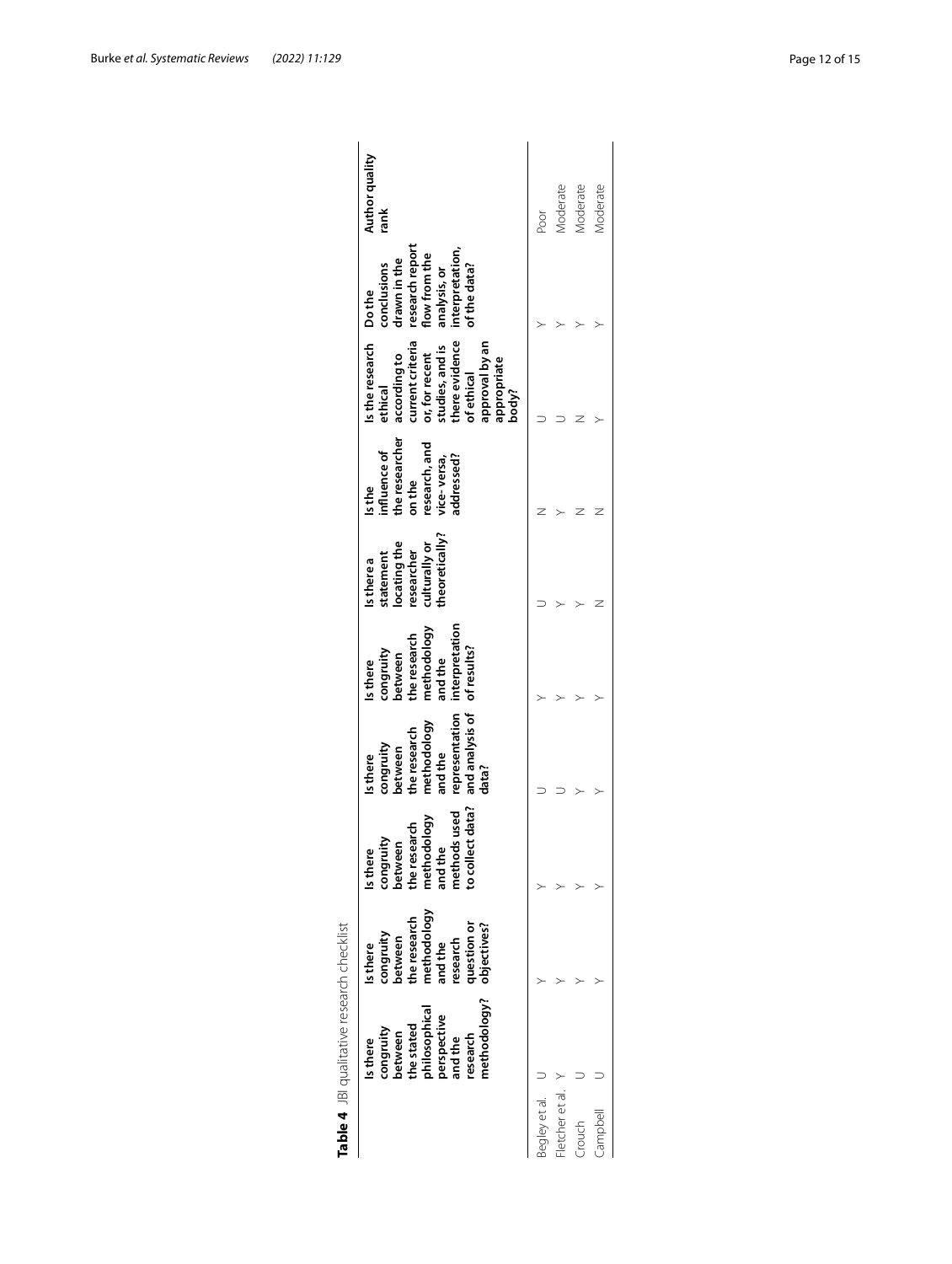|                                                                                                                             | Is it clear in | Were the                                                            | Were the                                                                                                                                          | Was there a    | Were there                                                                                        | Was follow up                                                                                                                                                         | Were the                                                      | Were outcomes Was              |                                              |                        |
|-----------------------------------------------------------------------------------------------------------------------------|----------------|---------------------------------------------------------------------|---------------------------------------------------------------------------------------------------------------------------------------------------|----------------|---------------------------------------------------------------------------------------------------|-----------------------------------------------------------------------------------------------------------------------------------------------------------------------|---------------------------------------------------------------|--------------------------------|----------------------------------------------|------------------------|
| variable comes<br>no confusion<br>about which<br>(i.e., there is<br>is the cause'<br>and what is<br>the "effect"<br>first)? | the study what | included in any included<br>comparisons<br>participants<br>similar? | treatment/care,<br>in any<br>other than the<br>intervention of<br>comparisons<br>participants<br>exposure or<br>receiving<br>interest?<br>similar | control group? | of the outcome<br>neasurements<br>ntervention/<br>exposure?<br>both pre-<br>and post-<br>multiple | groups in terms measured in<br>of their follow the same way?<br>up adequately<br>described and<br>complete and<br>if not, were<br>differences<br>analysed?<br>between | included in any<br>outcomes of<br>comparisons<br>participants | measured in a<br>reliable way? | analysis used?<br>appropriate<br>statistical | Author quality<br>rank |
| Dimeretal. Y                                                                                                                |                |                                                                     |                                                                                                                                                   |                |                                                                                                   |                                                                                                                                                                       |                                                               |                                |                                              | Moderate               |

<span id="page-12-0"></span>

| j      |  |
|--------|--|
| l      |  |
| ١      |  |
| ١      |  |
|        |  |
|        |  |
|        |  |
|        |  |
|        |  |
| l<br>i |  |
| i      |  |
| ;      |  |
| 5      |  |
|        |  |
| ١<br>١ |  |
|        |  |
|        |  |
|        |  |
| I      |  |
|        |  |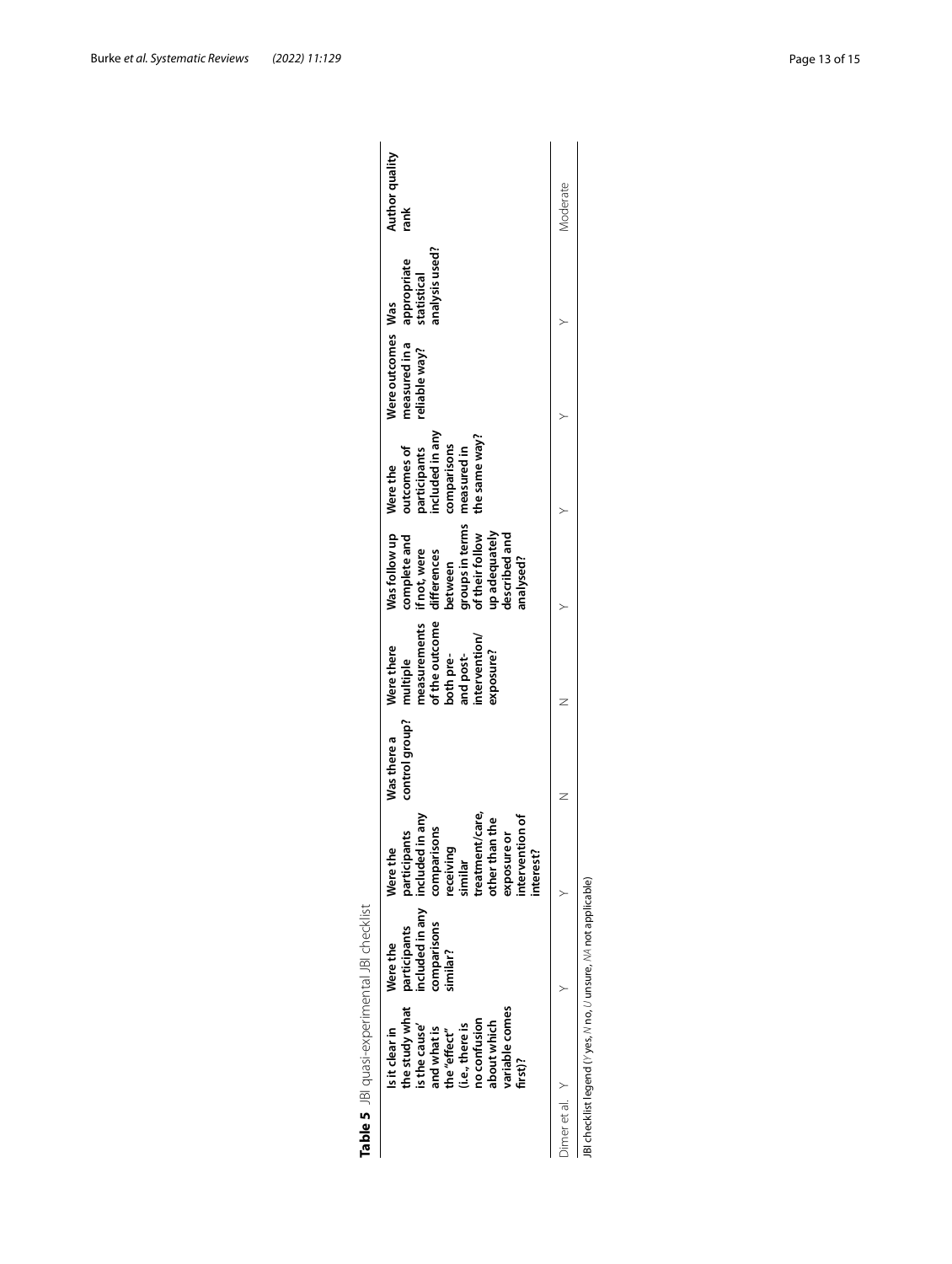#### **Acknowledgements**

We acknowledge Aboriginal and Torres Strait Islander peoples as the traditional custodians of the country now known as Australia. We acknowledge their continuing connections to culture, community, lands, waters and sky and that sovereignty was never ceded. We pay our respects to Elders' past and present.

This paper was written on the lands of the Gadigal, Gundungurra and Dharug Peoples. Two of the fve authors are proud Wiradjuri healthcare professionals (AB and TP) who brought an Aboriginal perspective to this review. The phrase Aboriginal and/or Torres Strait Islander peoples (the First-Nations Peoples of Australia) will be used throughout this paper except when quoting from resources which have used alternative terminology.

#### **Authors' contributions**

AB and RM were responsible for the literature search, data extraction, manuscript writing and review. SW, TP and CL were responsible for the manuscript writing and review. The author(s) read and approved the fnal manuscript.

#### **Funding**

The authors would like to acknowledge the Grant Funding from the Maridulu Budyari Gumal: The Sydney Partnership for Health, Education, Research and Enterprise (SPHERE), Aboriginal Health and Wellbeing Small Grant Program (PRO1040052), to support the open-access publication costs for this manuscript.

#### **Availability of data and materials**

Full texts of included publications are publicly available.

#### **Declarations**

#### **Ethics approval and consent to participate**

As this is a review of the literature, no consent was required.

#### **Consent for publication**

All authors have consented to having this manuscript published.

#### **Competing interests**

The authors declare that they have no competing interests.

#### **Author details**

<sup>1</sup> Sydney Pharmacy School, Faculty of Medicine and Health, The University of Sydney, Pharmacy Building A15, Science Road, Camperdown, NSW 2006, Australia. <sup>2</sup> Pharmacy Department, St Vincent's Hospital, Darlinghurst, NSW 2010, Australia. <sup>3</sup>Susan Wakil School of Nursing, Faculty of Medicine and Health, The University of Sydney, Camperdown, NSW 2006, Australia. 4 Graduate School of Health, University of Technology Sydney, Ultimo, NSW 2007, Australia.

# Received: 24 May 2021 Accepted: 14 June 2022<br>Published online: 23 June 2022

#### **References**

- <span id="page-13-0"></span>1. Australian Government. Closing the gap 2020. Canberra: Available from: <https://ctgreport.niaa.gov.au/life-expectancy>. Accessed 5 May 2020.
- <span id="page-13-1"></span>2. Australian Institute of Health and Welfare. The health and welfare of Australia's Aboriginal and Torres Strait Islander peoples: 2015. Canberra: Australian Institute of Health and Welfare HW; 2015. [https://www.aihw.](https://www.aihw.gov.au/getmedia/584073f7-041e-4818-9419-39f5a060b1aa/18175.pdf.aspx?inline=true) [gov.au/getmedia/584073f7-041e-4818-9419-39f5a060b1aa/18175.pdf.](https://www.aihw.gov.au/getmedia/584073f7-041e-4818-9419-39f5a060b1aa/18175.pdf.aspx?inline=true) [aspx?inline](https://www.aihw.gov.au/getmedia/584073f7-041e-4818-9419-39f5a060b1aa/18175.pdf.aspx?inline=true)=true. Accessed May 2020.
- <span id="page-13-2"></span>3. Heart disease in indigenous communities. Heart Research Institute; 2020. [https://www.hri.org.au/heart-disease-indigenous-communities.](https://www.hri.org.au/heart-disease-indigenous-communities) Accessed May 2020.
- <span id="page-13-3"></span>4. Walker M, Fredericks B, Mills K, Anderson D. "Yarning" as a method for community-based health research with Indigenous women: the Indigenous Women's Wellness Research Program. Health Care Women Int. 2014;35(10):1216–26.
- <span id="page-13-4"></span>5. Lin I, Green C, Bessarab D. "Yarn with me": applying clinical yarning to improve clinician–patient communication in Aboriginal health care. Aust J Prim Health. 2016;22(5):377–82.
- <span id="page-13-5"></span>6. Turkovich M. The Native American talking circle: Charterforcompassion. org; 2022. Available from: [https://charterforcompassion.org/introducti](https://charterforcompassion.org/introduction-to-the-third-edition-the-performing-arts-as-educator-and-healer/dance-as-storyteller-as-story/the-native-american-talking-circle) [on-to-the-third-edition-the-performing-arts-as-educator-and-healer/](https://charterforcompassion.org/introduction-to-the-third-edition-the-performing-arts-as-educator-and-healer/dance-as-storyteller-as-story/the-native-american-talking-circle) [dance-as-storyteller-as-story/the-native-american-talking-circle](https://charterforcompassion.org/introduction-to-the-third-edition-the-performing-arts-as-educator-and-healer/dance-as-storyteller-as-story/the-native-american-talking-circle). Cited 5 May 2022
- <span id="page-13-6"></span>7. Nadeau M, Blake N, Poupart J, Rhodes K, Forster J. Circles of tobacco wisdom. Am J Prev Med. 2012;43(5):S222–8.
- <span id="page-13-7"></span>Wilken M, Nunn M. Talking circles to improve diabetes self-care management. Diabetes Educ. 2017;43(4):388–95.
- <span id="page-13-8"></span>9. Gee G, Dudgeon P, Schultz C, Hart A, Kelly K. Aboriginal and Torres Strait Islander social and emotional wellbeing. In: Dudgeon P, Milroy H, Walker R, editors. Working together: Aboriginal and Torres Strait Islander mental health and wellbeing principles and practice. 2nd ed. Canberra: Department of the Prime Minister and Cabinet; 2014. p. 55–68.
- <span id="page-13-9"></span>10. Moher D, Liberati A, Tetzlaff J, Altman DG, The PG. Preferred reporting items for systematic reviews and meta-analyses: the PRISMA statement. PLoS Med. 2009;6(7):e1000097 PMID: 19621072.
- <span id="page-13-10"></span>11. EndNote. Clarivate analytics: EndNote; 2020. Available from: [https://](https://endnote.com) [endnote.com](https://endnote.com). Cited 30 May 2020
- <span id="page-13-12"></span>12. Begley L, Harald P. 'Yarning for better health': improving the health of an Aboriginal and Torres Strait Islander population [corrected] [published erratum appears in AUST FAM PHYSICIAN 2005 Mar;34(3):117]. Aust Fam Physician. 2005;34(1/2):27–9.
- <span id="page-13-15"></span>13. Fletcher G, Fredericks B, Adams K, Finlay S, Andy S, Briggs L, et al. Having a yarn about smoking: using action research to develop a 'no smoking' policy within an Aboriginal Health Organisation. Health Policy. 2011;103(1):92–7.
- <span id="page-13-16"></span>14. Dimer L, Dowling T, Jones J, Cheetham C, Thomas T, Smith J, et al. Build it and they will come: outcomes from a successful cardiac rehabilitation program at an Aboriginal Medical Service. Aust Health Rev. 2013;37(1):79–82.
- <span id="page-13-14"></span>15. Crouch K. Wondering from the womb: antenatal yarning in rural Victoria. Child Aust. 2017;42(2):75–8.
- <span id="page-13-13"></span>16. Campbell S, McCalman J, Redman-MacLaren M, Canuto K, Vine K, Sewter J, et al. Implementing the baby one program: a qualitative evaluation of family-centred child health promotion in remote Australian Aboriginal communities. BMC Pregnancy Childbirth. 2018;18(1):1–2.
- <span id="page-13-11"></span>17. Critical appraisal tools. Joanna Briggs Institute. Joannabriggs.org; 2020. Available from: [https://joannabriggs.org/ebp/critical\\_appraisal\\_tools.](https://joannabriggs.org/ebp/critical_appraisal_tools) Accessed May 2020.
- <span id="page-13-17"></span>18. The Age. Aboriginal health a disgrace: Oxfam. 2006; Available from: [https://www.theage.com.au/national/aboriginal-health-a-disgrace](https://www.theage.com.au/national/aboriginal-health-a-disgrace-oxfam-20060312-ge1x1w.html)[oxfam-20060312-ge1x1w.html](https://www.theage.com.au/national/aboriginal-health-a-disgrace-oxfam-20060312-ge1x1w.html). Accessed May 2020.
- <span id="page-13-18"></span>19. Aboriginal and Torres Strait Islander patient care guideline. Health.qld. gov.au; 2014. Available from: [https://www.health.qld.gov.au/\\_\\_data/](https://www.health.qld.gov.au/__data/assets/pdf_file/0022/157333/patient_care_guidelines.pdf) [assets/pdf\\_fle/0022/157333/patient\\_care\\_guidelines.pdf.](https://www.health.qld.gov.au/__data/assets/pdf_file/0022/157333/patient_care_guidelines.pdf) Accessed May 2020.
- <span id="page-13-19"></span>20. Wright A, Briscoe K, Lovett R. A national profle of Aboriginal and Torres Strait Islander Health Workers, 2006–2016. Aust N Z J Public Health. 2019;43(1):24–6.
- <span id="page-13-20"></span>21. Assessment and accreditation of primary medical programs (medical schools). Amc.org.au; 2018. Available from: [https://www.amc.org.au/accre](https://www.amc.org.au/accreditation-and-recognition/assessment-accreditation-primary-medical-programs/) [ditation-and-recognition/assessment-accreditation-primary-medical](https://www.amc.org.au/accreditation-and-recognition/assessment-accreditation-primary-medical-programs/)[programs/](https://www.amc.org.au/accreditation-and-recognition/assessment-accreditation-primary-medical-programs/). Accessed May 2020.
- <span id="page-13-21"></span>22. Virdun C, Gray J, Sherwood J, Power T, Phillips A, Parker N, et al. Working together to make Indigenous health care curricular everybody's business: a graduate attribute teaching innovation report. Contemp Nurse. 2013;46(1):97–104.
- <span id="page-13-22"></span>23. Power T, Lucas C, Hayes C, Jackson D. 'With my heart and eyes open': nursing students' refections on placements in Australian urban Aboriginal organisations. Nurse Educ Pract. 2020;49:102904.
- <span id="page-13-23"></span>24. Lucas C, Aly M, Power T. Pharmacy students' learnings and refections to inform the development of the 'Working Respectfully with Aboriginal Peoples' (WRAP) Toolkit. Refective Pract. 2021;22(1):86–100.
- <span id="page-13-24"></span>25. Ewen S, Paul D, Bloom G. Do indigenous health curricula in health science education reduce disparities in health care outcomes? Med J Aust. 2012;197(1):50–2.